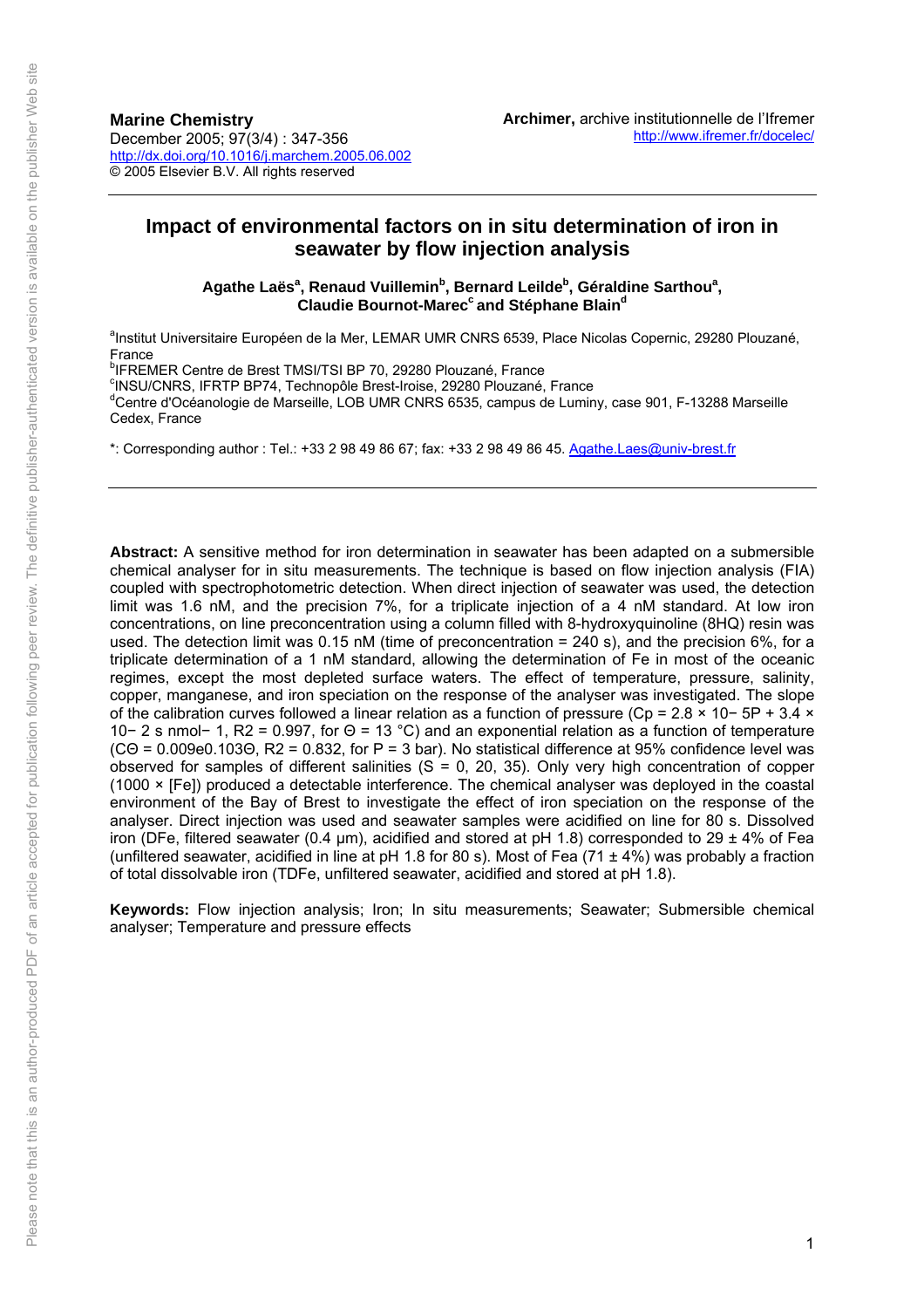### **1- Introduction**

*In situ* chemical analysis in seawater is actually one of the most difficult and fascinating challenge facing marine analytical chemists. Since the pioneer works on the *in situ* measurement of conductivity to determine salinity, large progress has been made in electronics, mechanics, data storage and processing. Today the development of new *in situ* chemical measurements is mainly limited by the finding of appropriate processes which convert concentrations of chemical species into a physical signal. *In situ* chemical measurements are based on two different approaches: Passive sensors use passive transport of the chemical species in seawater to the detector, whereas chemical analysers use active transport of seawater through a detector (Blain et al., 2000). Sensor approach is very attractive because it requires a simplified technology compared to the chemical analyser. However, few chemical sensors have been really used *in situ* (oxygen, Riemers and Glud, 2000), and nitrate, Johnson and Coletti, 2002). Most of the *in situ* chemical measurements have been performed using chemical analysers. The methods associated to these submersible analysers are generally based on Continuous Flow Analysis (CFA) or on Flow Injection Analysis (FIA). Trace metals *in-situ* analysis is a very interesting approach because sampling and subsequent processing of the sample, which are possible sources of contamination, are eliminated. Iron *in situ* analysis have already been reported in the literature but in environments with iron concentrations higher than those encountered in the open ocean (Coale et al., 1991, Chin et al., 1994, Gamo et al., 1994, Massoth et al., 1995, Chapin et al., 2002). These methods are validated in laboratory in quite stable and controlled environmental conditions (temperature, pressure) and with well operationally defined speciation of samples (e.g. filtered, acidified). During *in situ* deployment of chemical analysers, most of the environmental factors, which largely vary in the water column, are not under control. Therefore it is critical to determine their impact on the chemistry. Several studies have reported the variation in sensitivity of the chemical reaction as a function of temperature and pressure (Johnson et al., 1986a; Gamo et al., 1994; Daniel et al., 1995a; Floch et al., 1998; Sarradin et al., 1999; Le Bris et al., 2000; Okamura et al., 2001; Weeks and Bruland, 2002). The sensitivity varies with the nature of the chemical reaction and with the technical components of the analyser. We report here the results for the adaptation of a sensitive method for iron determination in seawater (Measures et al., 1995) to a submersible chemical analyser. We investigated the effect of temperature, pressure, reagents and standards, salinity, copper and manganese on the response of the analyser. Finally, we compared *in situ* measurements obtained by the chemical analyser to laboratory sample treatment and analysis.

# **2-Material and methods**

### **2.1-The submersible chemical analyser**

The submersible chemical analyser used in our study has already been described in details in previous papers (Daniel et al., 1995a; Daniel et al., 1995b; Floch et al., 1998). It can be deployed until 6000 m for continuous measurements (8 hours). Briefly the manifold (Fig. 1) consisted of an 8 channel peristaltic pump (P, Minipulse MPII, Gilson) and 2 Upchurch valves (injection V2 and selection V1), controlled by a motor located in oil-pressure compensated container. The temperature of a small reaction coil (3.96cm) was set up using a thermostated oil bath up to 35°C. The flow cell was made of quartz (path length L=30mm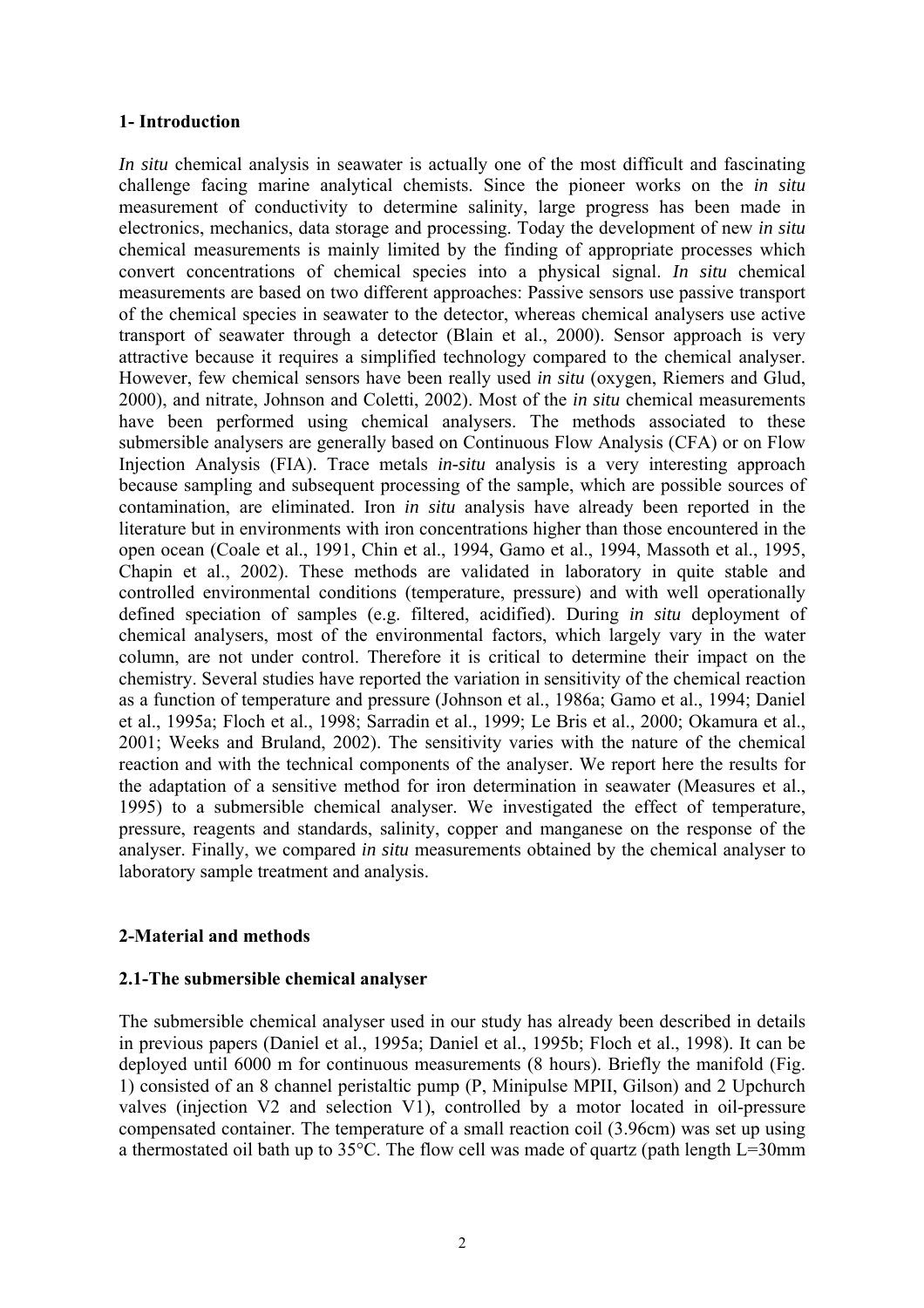and internal diameter ID=1mm). Light absorption was measured at two different wavelengths (540 and 810 nm). The sampling rate was 1Hz.

# **2.2- Reagents**

In order to avoid any contamination, standard, sample, and reagent preparation was performed under a class 100 laminar flow hood, according to trace metal clean techniques (Bruland et al., 1979). All solutions were prepared with MilliQ (MQ, ®Millipore MilliQ water system) with ®Suprapur reagents, and were stored in precleaned low density polyethylene bottles (LDPE). The carrier was made by dilution of 15.2 ml of chlorydric acid (HCl, ®Suprapur Merck) into one litre of filtered seawater with low iron concentration (below 0.15 nM) collected in the Southern Atlantic Ocean (Bowie et al., 2003). The hydrogen peroxide solution  $(H_2O_2, 5 \%)$  was obtained by dilution of 167 ml of hydrogen peroxide 30 % (®Suprapur Merck) into one litre of MQ water. Ammonium acetate buffer was prepared by dilution of 115 ml acetic acid (99.9 % for analysis, Carlo Erba Reagenti) and 130ml of ammonia 25 % (NH4OH, ®Suprapur Merck) into one litre of MQ water. The pH was adjusted to 6.2 by addition of the appropriated reagent, acetic acid or ammonia. Finally 1.5 ml of Brij-35 (15 %, Fluka Biochemica) and 5.34 ml of triethylenetetramine (0.013 M, Fluka Chemica) were added to the buffer. The solution of N,N-dimethyl-pphenylenediamine (4-amino-N,N-dimethylaniline) dihydrochloride (DPD) was prepared daily to avoid any degradation. 0.962g of DPD (Fluka Chemica) was dissolved into 100 ml of MQ water to obtain the final concentration of 0.046 M. The sample buffer solution (0.5 M; pH=4.5) was made by dissolution of 10.25 g of sodium acetate 99.99 % (®Suprapur Merck) and 6.6 ml of HCl 30 % (®Ultrapur Merck) into 250 ml of MQ. The standards were prepared by diluting iron standard solution of 1 mg  $l^{-1}$  for AAS (Carlo Erba Reagenti) into acidified filtered low iron sea water.

# **2.3-FIA manifold**

To avoid any Fe contamination, the system was leached with weak HCl (®suprapur Merck, 0.4M) for few hours, before and after every experiment.

# **2.3.1- In line purification of the reagents**

The mixture of DPD and ammonium acetate buffer was purified in line using a hydroxyquinoline resin (Dierssen et al., 2001), 8HQ column, L=75 mm, ID=2 mm, Fig. 1). For *in situ* application, reagents and standards were placed in acid-precleaned plastic bags (Baxter Fenwall). These plastic bags were made with chemically inert ethylene vinyl acetate film. After cleaning, the concentration of DFe in MQ water contained in the plastic bags was below the limit of detection.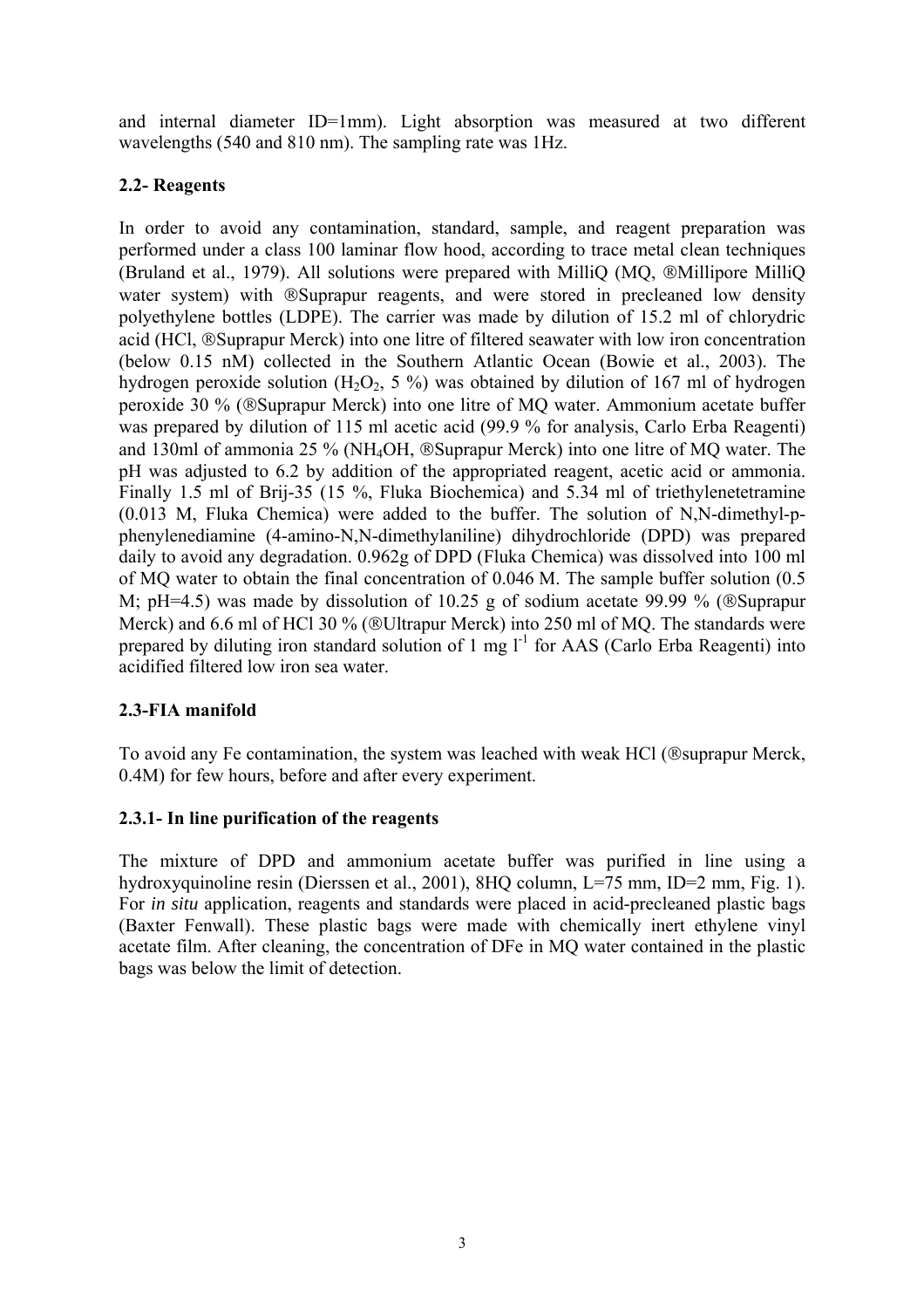Figure 1: FIA manifolds a- For direct injection of sample, b- For preconcentration of sample, V1: 6 port selection valve, V2: 6 port injection valve, P: peristaltic pump, 1: 8HQ column for reagents purification, 2: sample loop for direct injection, 2': 8HQ column for iron preconcentration, 3: insulated oil bath with reaction loop, 4: flow cell, S white lamp, D dualwavelength detector (810 nm; 540 nm), All the tubing was made of Teflon (Upchurch ID 0.8mm), except pump tubing which were made of tygon (VWR). The connections were made of PEEK (Upchurch). The length of the thermostated reaction loop was 96.



### **2.3.2- In line acidification for direct injection of samples**

In line acidification of the sample was implanted into the manifold (Fig. 1a). The HCl solution (600  $\mu$ l of HCl (®Ultrapur Merck) in 60ml of MQ water) was pumped at 0.23 ml min<sup>-1</sup> and mixed with standard (acidified by 500  $\mu$ l HCl ®Ultrapur Merck in 500 ml, pH=2) or sample, both pumped at 2.0 ml min-1. The time of acidification was 80 s, resulting in a final pH of 1.8. The pH was checked after mixing of seawater with the acidification reagent. The acidified sample passed then through the injection loop.

### **2.3.3- In line preconcentration of samples**

In order to decrease the detection limit, a manifold with in line preconcentration was implemented on the analyser (Fig. 1b). An 8HQ preconcentration column  $(L=12 \text{ mm})$ , ID=2 mm) was used. The sample buffer was mixed with the sample at a flow rate of  $0.03$  ml min<sup>-1</sup> to obtain a final pH of 4.7. The pH of the acidified standards was adjusted to pH 4.7 by additions of NH<sub>3</sub> 25% (®Suprapur Merck) and 1% of the sample buffer. The standards were then stored in plastic bags for *in situ* analysis.

### **2.3.4- Manifold for chemical reaction**

The carrier and cleaned buffer/DPD mixture combined with  $H_2O_2$  and the overall stream was driven to the thermostat, where the reaction could be carried on at controlled temperature during 50 s. The pH of the final reaction was checked after mixing with the various reagents ( $pH = 6.1$ ).

#### **2.4- Blank correction**

The analytical blank is composed of two fractions: the contribution of the reagents and the contribution of the FIA manifold.

The contribution of the HCl, NH<sub>3</sub> and buffer addition to the blank was investigated by standard addition of each reagent in low iron seawater. Their contribution to the blank was below the limit of detection (LD=0.15 nM).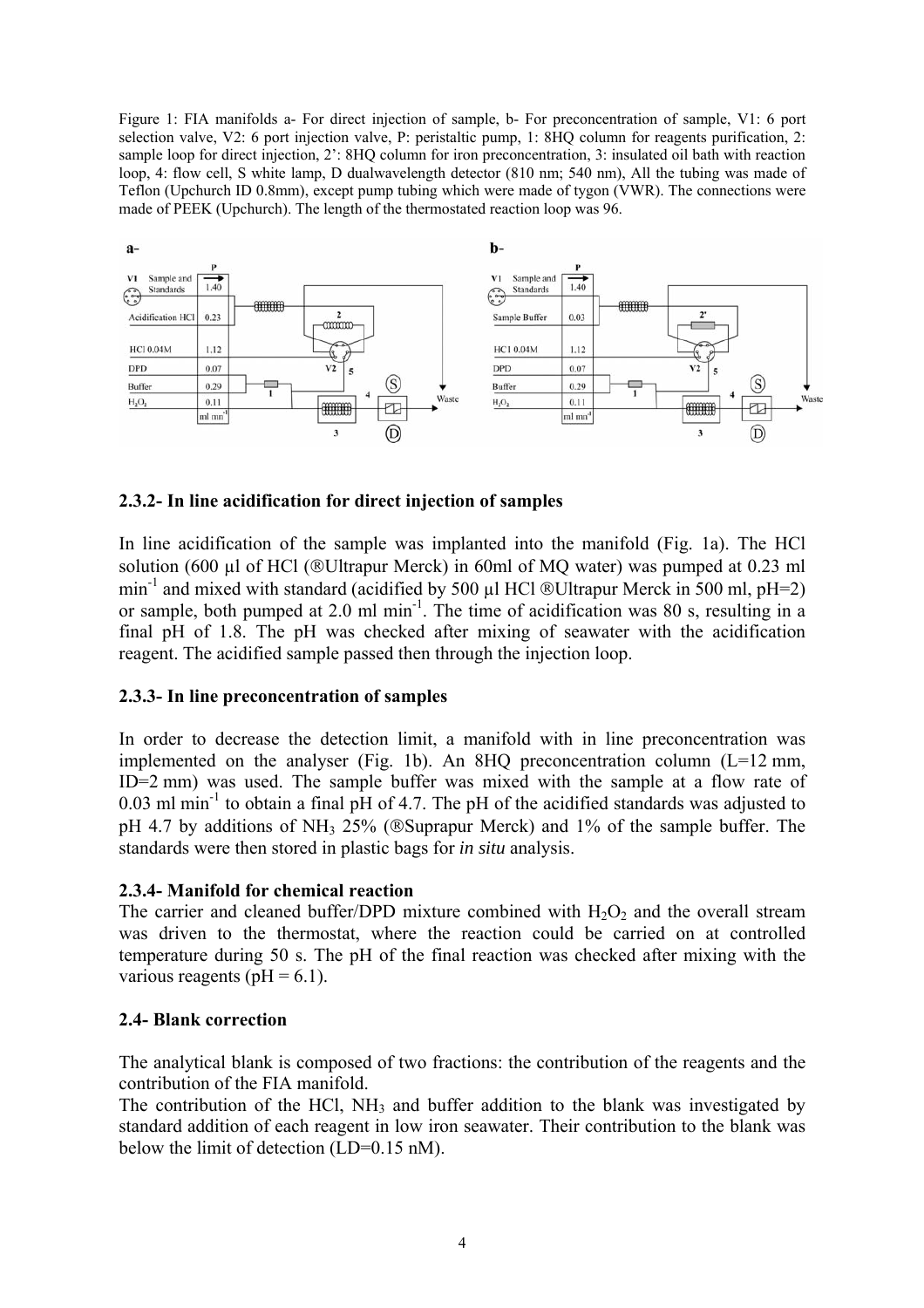For the FIA manifold contribution there are two different cases with preconcentration and with in line acidification.

Preconcentration:

The contribution of the FIA manifold was estimated using different times of preconcentration (40-100s) and by extrapolating the signal to a preconcentration time equal to zero. The contribution of the manifold was then subtracted from the standard and the samples integral values.

Direct injection of seawater:

The manifold contribution should be obtained by extrapolating the sample loop volume to zero. However it was impossible to change, *in situ*, the volume of the sample loop. Then, each time the analyser was deployed, 10 replicates of the standard zero were recorded before starting the calibration. We used low iron seawater ([Dfe]=40 pM) below the limit of detection  $(LD = 1.6 \text{ nM})$ . The mean of ten replicates gave the blank which was subtracted from the sample integral.

### **2.5- Signal treatment**

The reference signal (Fig. 2a), was measured at a wavelength outside the reaction product absorbance spectrum (810 nm). The sample signal was measured at the wavelength corresponding to the maximum of absorption of the reaction product (540 nm). This allows correcting from the variation of the refractive index. The final absorbance (Fig. 2b) was computed via dual wavelength treatment, using the following equation (Daniel et al., 1995b):

$$
A = \log \left[ k \int_{t=0}^{60} R(t) dt / \int_{t=0}^{60} S(t) dt \right]
$$

 $k = i_s / i_r$ , i<sub>s</sub> and i<sub>r</sub> are the baselines at 810 and 540 nm respectively. R(t) and S(t) are the absorbances at 810 and 540 nm respectively. Only the positive parts of the absorbance signal were integrated. The final integral I resulted from the integration over time of A, once corrected from negative values.

### **2.6- Deployment at sea**

The chemical submersible analyser was used at sea in the Bay of Brest (48°19'121 N, 4°31'326 W), on board N/O *Côtes de la Manche* (29-30 October 2003). It was mounted on a rosette and associated with a CTD probe (Seabird, SBE 19+) measuring *in situ* salinity, temperature and oxygen concentration. As relatively high iron concentrations were expected in this area, measurements were done using direct injection of seawater. Fe<sub>a</sub> determined *in situ* by the analyser, corresponded to the fraction of iron of an unfiltered sample which was acidified at pH 1.8 during 80 s. At the beginning of the cast, the rosette was immersed close to the bottom (25 m) for an *in situ* calibration. A typical analysis (triplicate of an injection of a standard or a sample) was performed within 12 minutes. In order to better define this operationally *in situ* sample treatment, unfiltered and filtered seawater was also sampled for later analysis in the laboratory. Unfiltered samples collected thanks to the acid precleaned Niskin bottles, were acidified at pH 1.8 (HCl ®ultrapur Merck) and stored in precleaned LDPE bottles for determination of total dissolvable iron (TDFe) concentrations. Samples from the Niskin bottles were also filtered (0.4 µm), acidified at pH 1.8 (HCl ®ultrapur Merck) and stored in LDPE bottles for dissolved iron (DFe) determination. The acidified samples (DFe and TDFe) were analysed one week later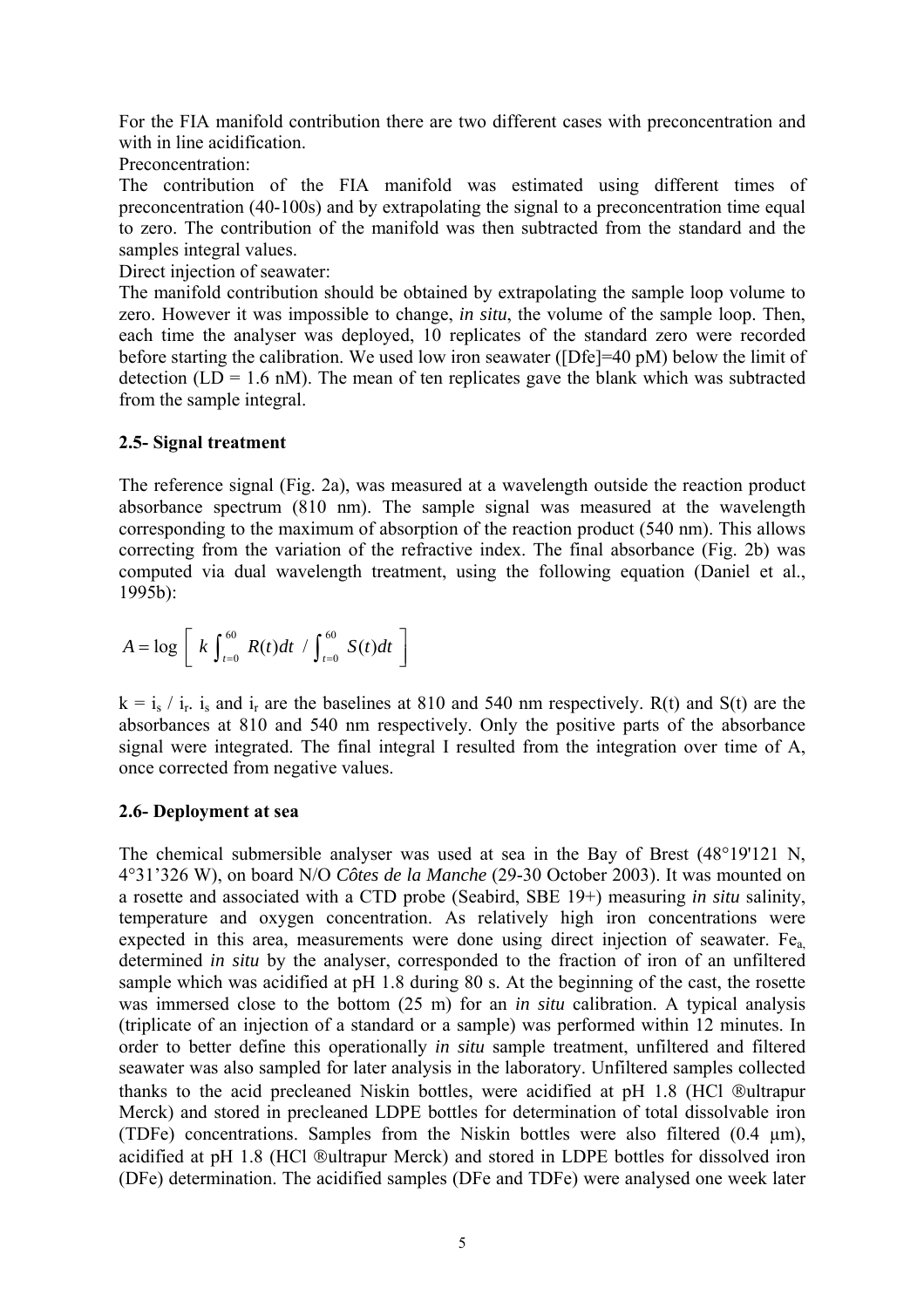in the laboratory using FIA with chemiluminescence detection (Laës et al., 2003) adapted from (Obata et al., 1993).

Figure 2: a- Voltage as a function of time at both detectors (black: 810 nm, grey 540 nm), DFe concentration in seawater was of 2nM,

b- Corrected (grey) and non corrected absorbance (black) as a function of time, DFe concentration in seawater was 3 nM (See text for details of the calculation)



#### **3-Results and discussion**

#### **3.1 Figures of merits of the method**

#### **3.1.1- Direct injection of seawater**

First, we investigated the effect of the carrier flow rate. Three flow rates: 1.12, 0.70 and  $0.42$  ml min<sup>-1</sup> were studied (Fig. 3). During these experiments, the pH of the reaction was maintained at a constant value by adjusting the concentration of the carrier (HCl). The height of the signal increased as the flow rate decreased, because the lower the flow rate, the more complete the chemical reaction. The width of the peak also increased as the flow rate decreased, therefore the signal could only be properly integrated with a flow rate of 1.12 ml min<sup>-1</sup>. It was chosen for all other investigations. The effect of the volume of injection loop was also investigated within the range 175 µl to 682 µL. Integrated absorbance varied linearly with the injection volume until concentrations reached 100 nM. The largest injection loop (682 µl) was used to obtain best the sensitivity. The figure of merits of the method, linearity, detection limit, accuracy and precision are summarised in Table 1. The broad range (from 0 to 100 nM) where the response is linear, as well as the low detection limit (1.60 nM) permit the use of the submersible chemical analyser in different type of natural aquatic environments: rivers, estuaries, and coastal areas. The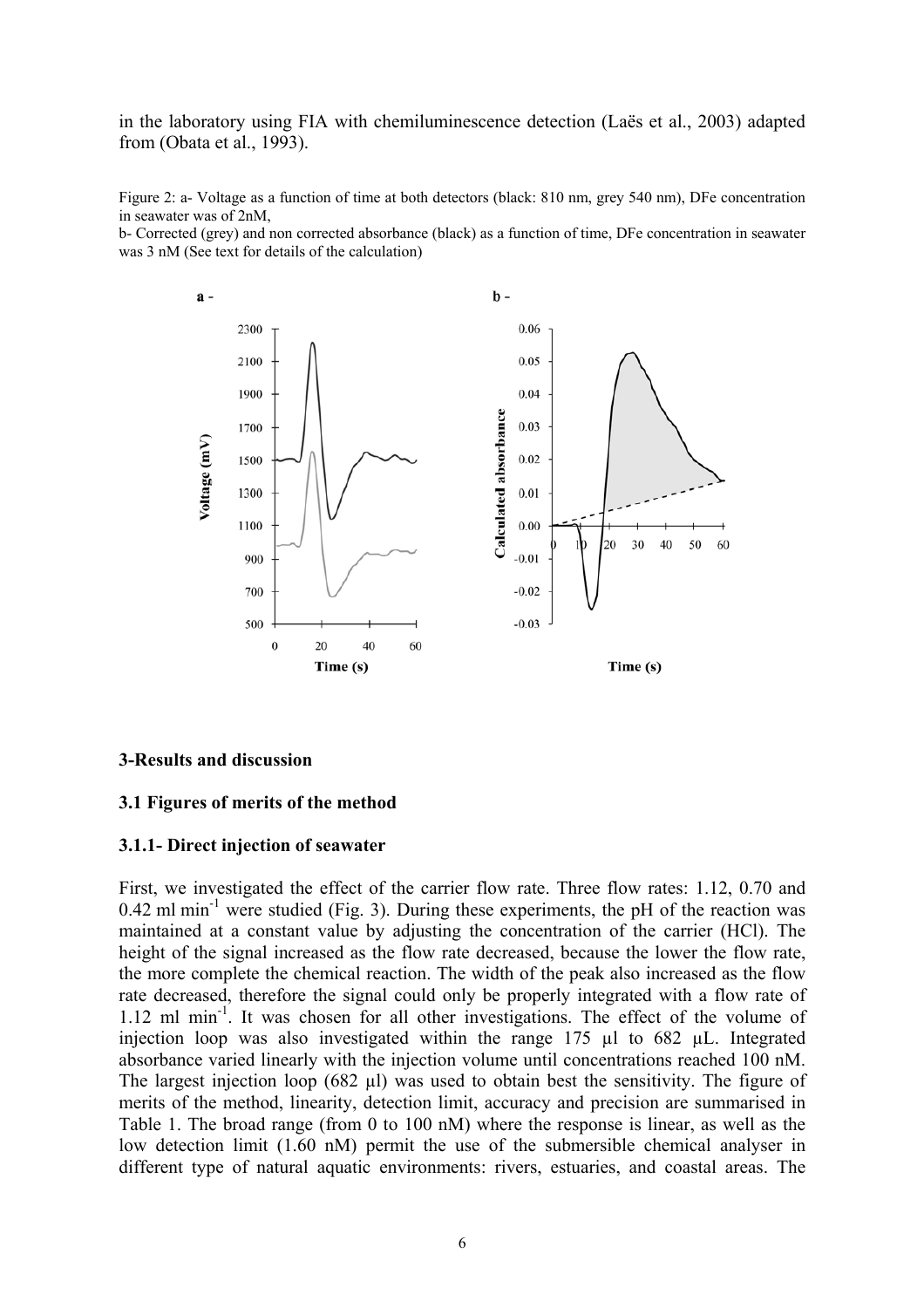accuracy of the method was assessed by analysing the certified reference material NASS-5. Results were not statistically different from the certified value at a confidence level of 95%.

Table 1: Figures of merit of the methods

| Analytical parameters                                  | Direct injection          | Preconcentration             |  |
|--------------------------------------------------------|---------------------------|------------------------------|--|
|                                                        |                           |                              |  |
| Slope of the calibration curve $(s n \text{mol}^{-1})$ | $8.10^{-2} \pm 2.10^{-2}$ | $20 \ 10^{-2} \pm 4.10^{-2}$ |  |
| Intercept of the calibration curve (s)                 | $1.15 \pm 0.28$           | $0.42 \pm 0.33$              |  |
| Regression coefficient                                 | $0.991$ (n=18)            | $0.996$ (n=11)               |  |
| Range of linearity (nM)                                | $0 - 100$                 | $0 - 64$                     |  |
| Detection limit (nM)                                   | 1.60                      | 0.15(a)                      |  |
| Precision $(\% )$                                      | 7(b)                      | 6(c)                         |  |
| Accuracy (NASS-5 $(nM)$ ) (d)                          | $3.65 \pm 0.25$           | $3.56 \pm 0.18$              |  |

(a) Preconcentration time of 240s.

(b) Determined for a standard of 4 nM

(c) Determined for a standard of 1 nM

(d) Certified value:  $3.70 \pm 0.63$  nM

Figure 3: Influence of carrier flow rate (open circles: 0.42 ml min<sup>-1</sup>, filled diamonds: 0.70 ml min<sup>-1</sup>, filled squares: 1.12 ml min<sup>-1</sup>). DFe concentration in seawater was 35 nM



#### **Preconcentration step**

The detection limit of the method using direct injection of seawater was not low enough to measure Fe concentrations in other ocean areas than coastal ones. Preconcentration step has been largely used to improve the limit of detection of the FIA methods dedicated to trace metal measurement. One of the most common methods used in line preconcentration on a small column filled with chelating resin (e.g. 8 hydroxy quinolein linked to various resin, (Dierssen et al., 2001). The retention of ferrous and ferric ions on the resin is highly dependent on the pH of the sample. During an intercalibration exercise, Bowie et al. (2003) showed that the various methods use a preconcentration pH ranged between 4.5 and 5. The chemiluminescence method used to make the comparison with the *in situ* method tested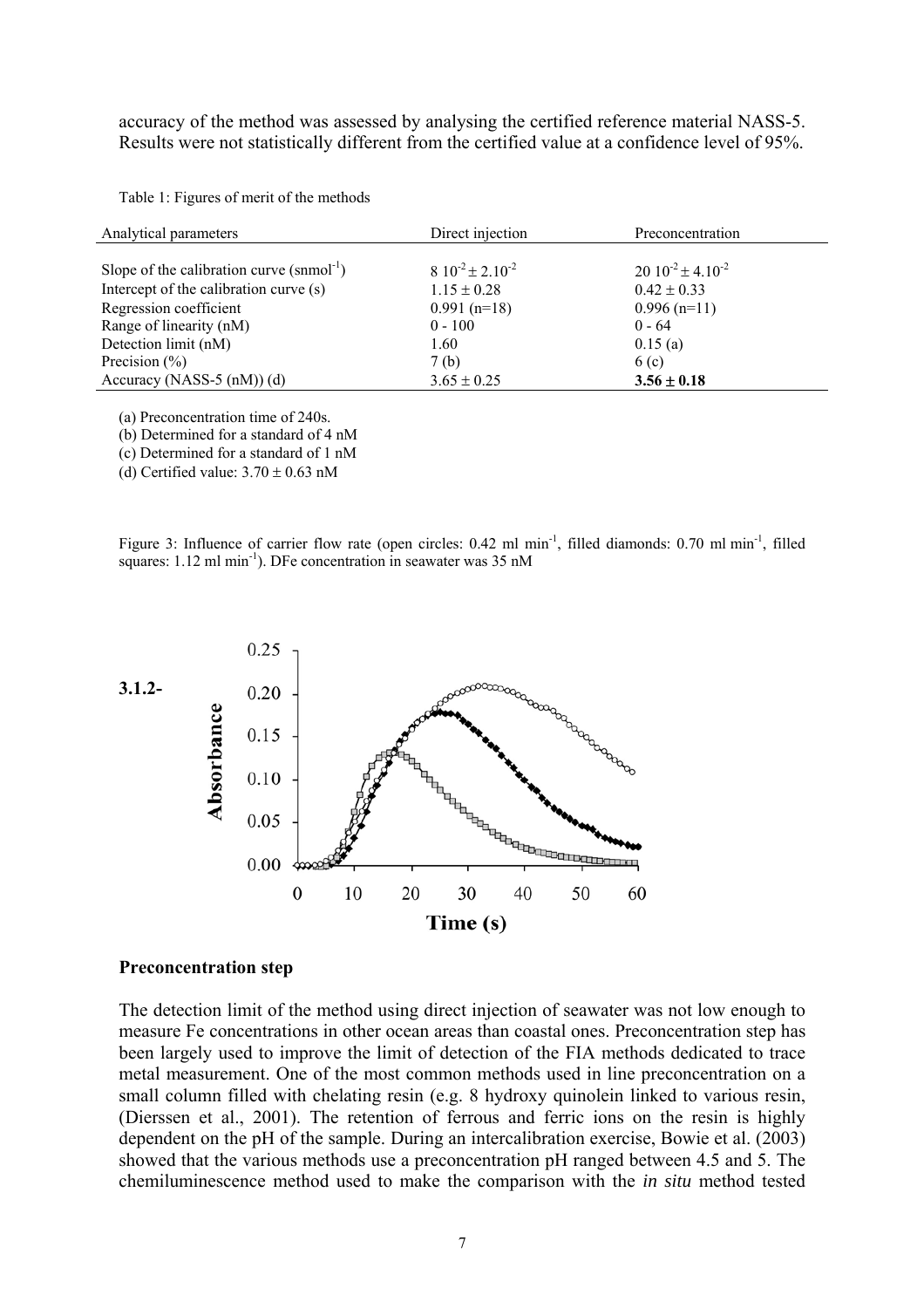here also preconcentrates at pH 4.7.That is why we decide to use 4.7 for preconcentration in that study. The iron concentrations of the buffered standards were constant over 6 hours. The figures of merits of the method are summarised in Table 1. Using a preconcentration time of 240 s, the detection limit was 0.15 nM. The wide range of concentration where the response is linear, as well as the good accuracy allow the determination of Fe in most of the oceanic regimes, excepted the most depleted surface waters.

### **3.2 Impact of environmental factors on the chemical reaction**

### **3.2.1- Temperature and pressure**

When profiles are performed from surface to deep waters temperature and pressure can vary over large range. These variations can modify the chemical reaction rate. Several studies have reported a decrease in sensitivity with a lowering temperature (Johnson et al., 1986a; Gamo et al., 1994;Floch et al., 1998; Okamura et al., 2001). Weeks and Bruland, (2002) reported, for the same colorimetric method as the one used in this study, that the effect of raising the temperature by 12 °C alone, accounted for a doubling of the sensitivity. Inversely, other investigations observed an increase in sensitivity as the temperature decreased (Sarradin et al., 1999; Le Bris et al., 2000). Daniel et al., (1995a) did not observe any variation of the integrated signal between 10 and 20 °C. Pressure increase generally enhances the sensitivity of the method (Johnson et al., 1986a; Gamo et al., 1994; Le Bris et al., 2000). But it can also have negative effects on the sensitivity (Okamura et al., 2001). The temperature and the pressure variations depend on the nature of the chemical method. We wanted to test the temperature and the pressure effect, not only on the chemical reaction itself as performed by Weeks and Bruland, (2002), but on the whole system including instrumental components, reagents and standards. We achieved such experiments using a hyperbaric testing tank (IFREMER, Brest) in which the pressure could be raised up to 1000 bars and the temperature decreased from ambient temperature down to 2°C.

In a preliminary experiment, the temperature in the hyperbaric testing tank was maintained between 9.5 and 11.5°C and a constant pressure of 3 bars was applied to the analyser. Two calibrations were performed with direct injection of seawater. The first calibration was achieved without any regulation of the temperature of the reaction loop. The slope of the calibration curve was  $0.023 \pm 0.001$  snmol  $^{-1}$ . The second calibration was obtained with a temperature regulation of the reaction loop at 20°C. In that case, the slope increased by a factor of two  $(0.047 \pm 0.011$  snmol<sup>-1</sup>), whereas the precision dramatically decreased (from 4% to 23%). This is due to a lack of precision of the temperature regulation. When the oil bath reached the set temperature, the heating was automatically switched off. But due to the inertia of the system, the temperature was still increasing for one or two degrees. Therefore, the effect of the variation of ambient temperature (from 5 to 15.5  $\degree$ C) was investigated without thermostat regulation and at a constant pressure of 3 bars. The integral I increased exponentially as a function of the temperature: for 20 nM I=0.182e<sup>0.1060</sup>,  $R^2$ =0.857, for 10 nM I=0.101 $e^{0.096\Theta}$ , R<sup>2</sup>=0.705. The standard zero integrals at 5, 8 and 11 °C are statistically equivalent (confidence interval of 95%). We also observed an exponential increase of the slope (C<sub>Θ</sub>) of the calibration curve C<sub>Θ</sub> = 0.009e<sup>0.103Θ</sup>, R<sup>2</sup>=0.832 (Fig 4b).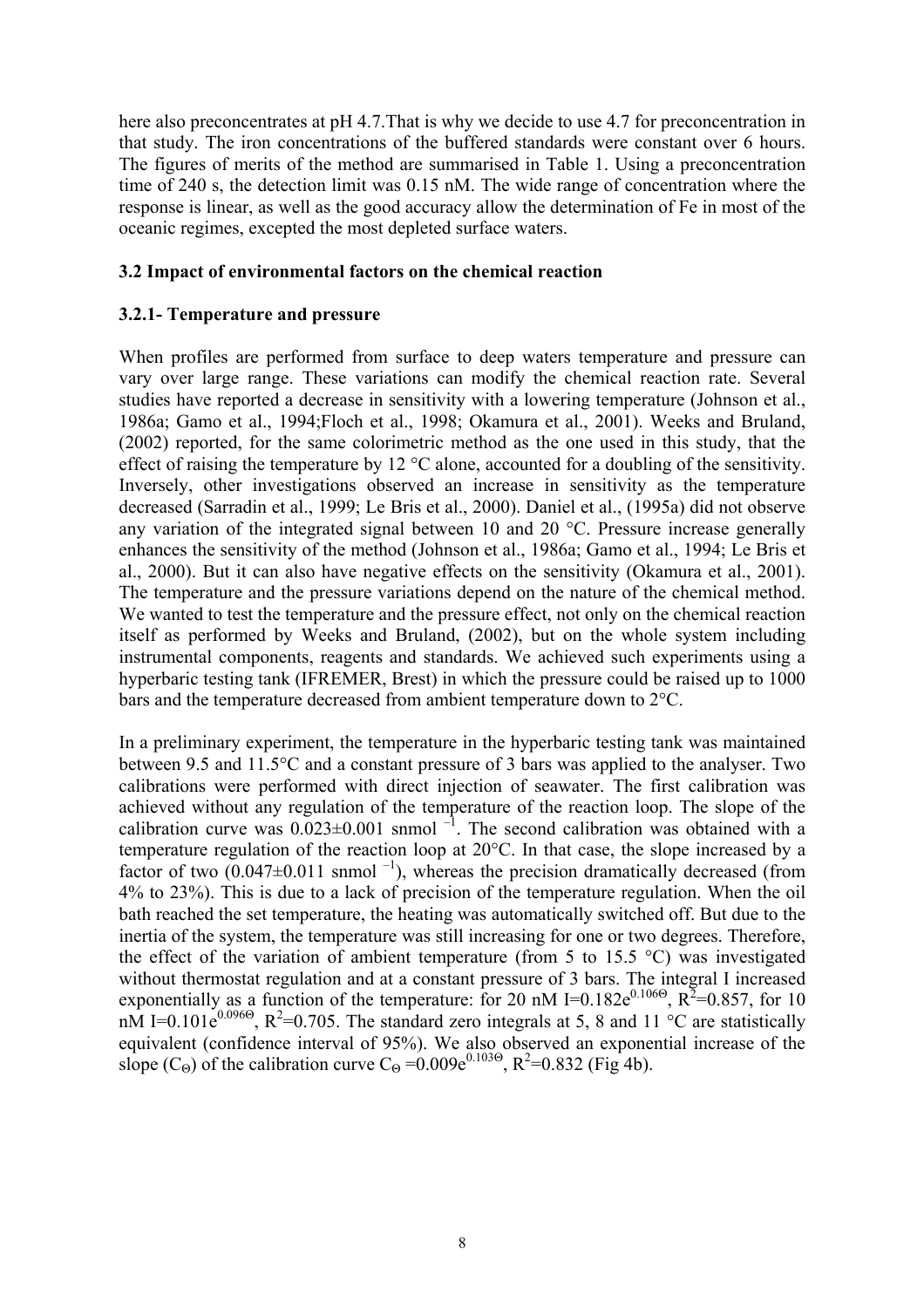Figure 4: a- Relationship between integral (I) and temperature (Θ) (black triangles: 20 nM I=0.182e<sup>0.106Θ</sup>,  $R^2$ =0.857; grey diamonds: 10 nM I=0.101e<sup>0.0960</sup>,  $R^2$ =0.705; open diamonds: standard zero, no specific trend) b- Relationships between calibration curve (C<sub>Θ</sub>) and temperature (Θ) (C<sub>Θ</sub> =0.009e<sup>0.103Θ</sup>, R<sup>2</sup>=0.832)



In order to better understand the effect of temperature, the shape of the signal was examined. The height (H) of the peak of absorbance A decreased when temperature increased (Fig. 5a). In the same time, the width of the peak at half height ( $W_{1/2}$ ) increased (Fig. 5b). This peak broadening can be due to physical factors (variation in flow rate or mixing), or to chemical factors (reaction rate). The signal at 810 nm provides information on the physical factors alone, as it is not influenced by the reaction coloration. The time at which the maximum of the peak at 810 nm appeared was delayed as temperature increased. An average delay of 1.16 s was recorded for an increase of 11°C. The change in the properties of the pump tubing (elasticity, inner diameter) could be at the origin of this delay. Some additional tests were made showing no significant variation in the flow rate for a solution of MilliQ between 5°C and 24 °C (24°C: 1.89  $\pm$ 0.01 mlmin<sup>-1</sup>, 5 °C: 1.85  $\pm$  0.04 mlmin<sup>-1</sup>). Therefore we conclude that if change of properties of pump tubing occurred with temperature variation, these changes are weak, and do not impact significantly the flow rate. However, some significant variations were observed for the same conditions with a seawater. The flow rates  $(2.02 \pm 0.06 \text{ m/min}^{-1})$  at  $24^{\circ}\text{C}$  and  $1.85 \pm 0.03 \text{ m/min}^{-1}$  at  $5^{\circ}\text{C}$ :) were significantly different. This new result support the hypothesis of Daniel et al. (1995): variations of the viscosity of seawater with temperature cause changes in flow rate. As the temperature rises, the viscosity of the fluid decreases, leading to a higher flow rate. Consequently, when the temperature was low, the chemical reaction had more time to develop before the sample entered the detector. This is visible on Fig.5a. An increase in viscosity, when Θ is lowered, could also lead to an increase in diffusion and consequently to a decrease in  $W_{1/2}$  (peak spreading). Fig. 5b illustrates this hypothesis. However, if the variations in the flow rate were the unique factors controlling the variation of the signal at 810 nm, we would expect an increase of A when temperature decreased. Fig. 4a shows the opposite trend. In fact, temperature also controls the rate of the chemical reaction. The rate of this catalytic based reaction is controlled by the Arrhenius equation (Weeks and Bruland, 2002). Using our data, we plotted  $C_{\Theta} = f(e^{-1/\Theta})$  giving  $C_{\Theta} = 0.061e^{-7.540/\Theta}$ ,  $R^2 = 0.560$ . Low  $R^2$ value indicates that Arrhenius law cannot explain all the observed variations of  $C_{\Theta}$ . This is consistent with the impact of physical factors on  $\Theta$  as explained above. Physical (viscosity) and chemical (Arrhenius law) parameters are both at the origin of the chemical rate variation.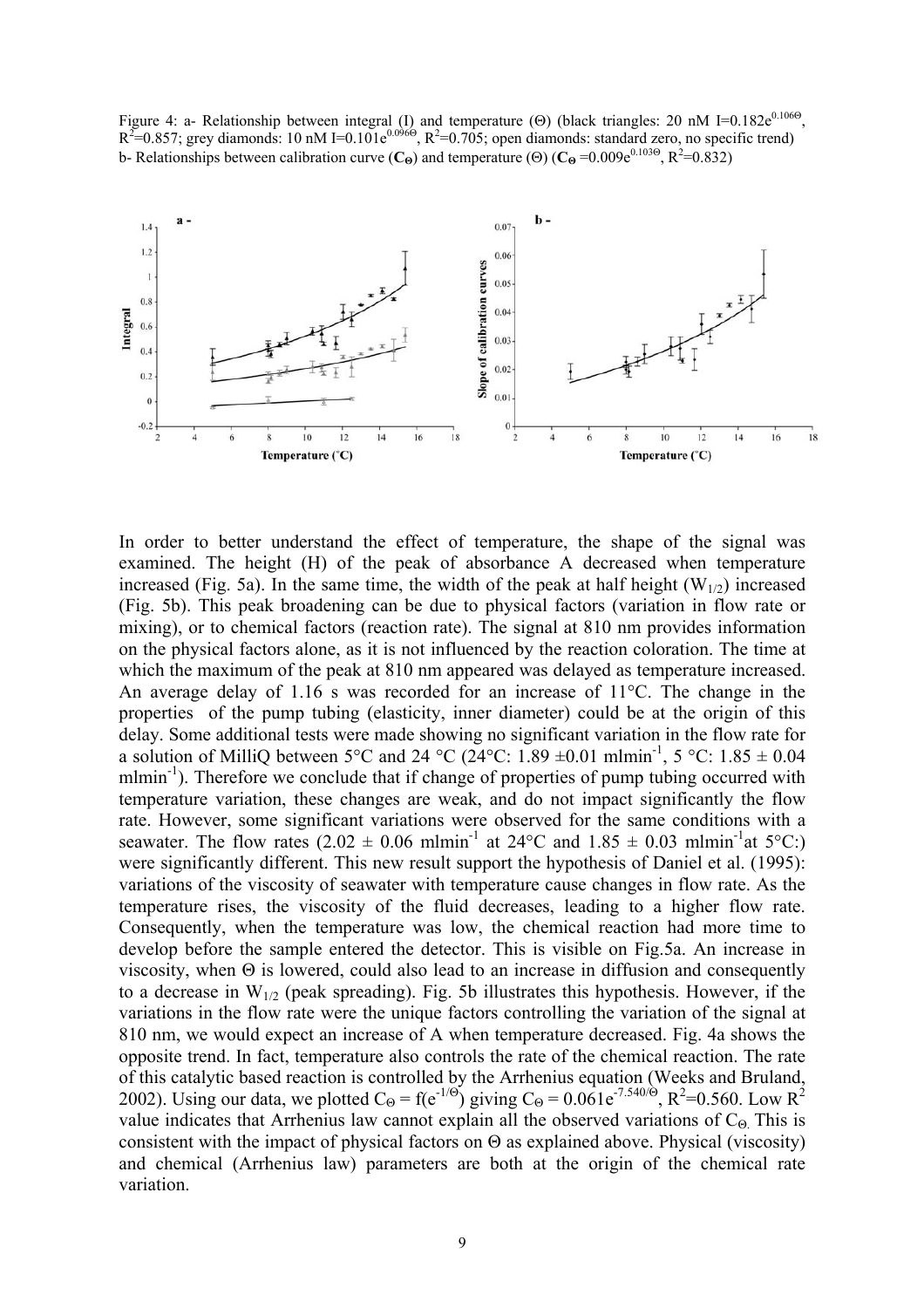Figure 5: a- Height of absorbance signal as a function of temperature (black squares: 20 nM; grey squares: 10 nM; open squares: blank)

b- Width at half height of the absorbance signal as a function of temperature



The pressure effect was investigated at 13 °C using the following pressures: 3, 100, 200, 300 and 400 bars. The slope of the calibration curves  $(C_p)$  obtained at different pressures was plotted as a function of pressure.  $C_p$  varied linearly with the pressure:  $C_p=2.8.10^{-5}$  $P+3.4.10^{-2}$  s nmol<sup>-1</sup>,  $R^2=0.997$ . The maximum of the signal at 810 nm was delayed with higher pressure. This might be due to a squeezing effect of the pump tubing. This indicates that the flow rate decreased with increase in pressure. Table 2 summarises the parameters of the linear regression obtained at various pressures. The positive slopes of  $C_3$ ,  $C_{100}$ ,  $C_{200}$ ,  $C_{300}$ , and  $C_{400}$  are consistent with the expected impact of a reduction of the flow rate on the chemical reaction (see above section).

| Table 2: Parameters of the linear regression: slope of the calibration curve (C) and intercept $(Y_0)$ of the |  |  |  |
|---------------------------------------------------------------------------------------------------------------|--|--|--|
| equation I = $CpP + Y_0$ as a function of pressure (P)                                                        |  |  |  |

| Pressure<br>(bar) | $(s \text{ nmol}^{-1})$ | Standard<br>deviation<br>of C | $Y_0(s)$ | Standard<br>deviation<br>of $Y_0$ | Regression<br>coefficient | Number of<br>points |
|-------------------|-------------------------|-------------------------------|----------|-----------------------------------|---------------------------|---------------------|
|                   |                         |                               |          |                                   |                           |                     |
| 3                 | 0.034                   | 0.002                         | 0.349    | 0.057                             | 0.967                     | Q                   |
| 100               | 0.036                   | 0.001                         | 0.339    | 0.021                             | 0.996                     | 9                   |
| <b>200</b>        | 0.040                   | 0.005                         | 0.471    | 0.116                             | 0.909                     | 9                   |
| 300               | 0.042                   | 0.005                         | 0.476    | 0.116                             | 0.918                     | 9                   |
| 400               | 0.045                   | 0.002                         | 0.555    | 0.050                             | 0.985                     | 9                   |

Our results showed that this *in situ* analysis is highly sensitive to changes in temperature and pressure. Significant relationships exist between C temperature and pressure. However, we have determined these equations at a specific temperature of 13°C for the pressure study, and 3 bars for the temperature study. These equations do not allow to correct for simultaneous changes in temperature and pressure. If variations of pressure larger than 2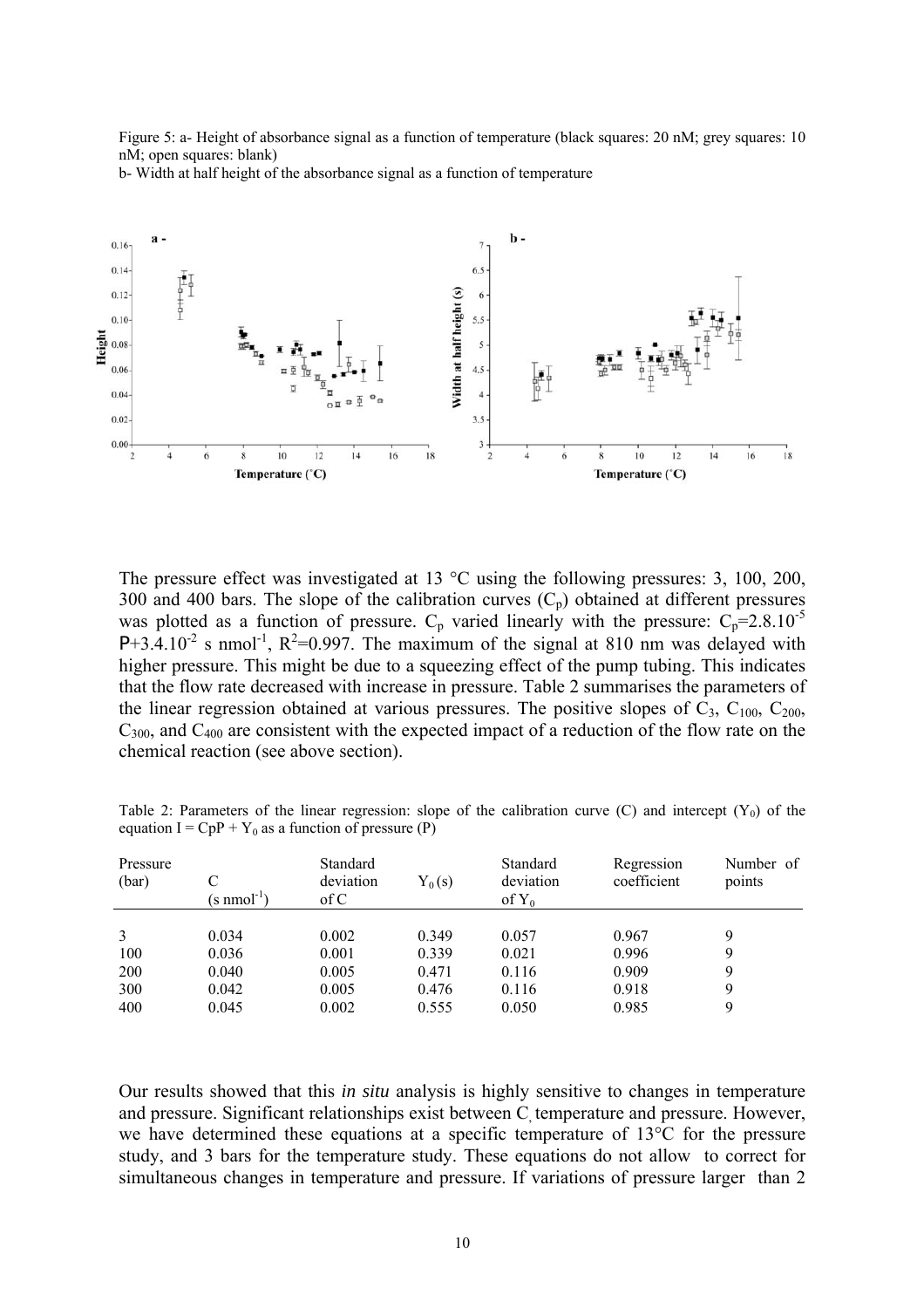bars and temperature larger than 1°C, occur simultaneously, the only way to get an accurate *in situ* measurement of the iron concentrations is to calibrate *in situ* the analyser at this specific depth, and this specific temperature.

### **3.2.2- Salinity and chemical interferences**

The effect of salinity on A was examined using 3 standards (20 nM) with different salinities: 35, 20 and 0. No statistical difference at 95% confidence level (Fisher test,  $n = 7$ ;  $P = 0.0345$ ) was observed. Therefore calibration run in seawater can be used to study samples with lower salinity. Interference experiments were conducted in seawater containing 35 nM of iron. Copper and manganese, metals supposed to induce interference, were added at concentrations 10, 100, 1000 times higher than iron concentration. Similarly to Measures et al. (1995), we found that only very high concentration of copper (1000 x [Fe]) produced a detectable interference. The method can then be considered as free of Cu and Mn interferences.

# **3.2.3- Speciation**

The chemical analyser was used at sea in the Bay of Brest. The profiles of salinity  $(S_{mean}=35.420 \pm 0.004)$ , temperature  $(\Theta_{mean}=13.447 \pm 0.005 \degree C)$  and oxygen  $([O_2]_{\text{mean}} = 297.67 \pm 0.89 \text{ \mu molkg}^{-1})$  showed that the water column was well mixed. Calibration was performed at a shallow depth of 25m, and no correction was applied for pressure and temperature. Fea corresponds to the fraction of iron of an unfiltered sample which has been acidified at pH 1.8 during 80 s. Fe<sub>a</sub> profile (Fig. 6) showed a mid depth maximum around 12.5 m (20.7nM). The lowest concentrations (16.5 nM) were observed at 4 m, at 24 m the Fea concentrations were 17.4 nM. DFe concentrations were filtered seawater (0.4µm), acidified at pH 1.8 and stored during one week. DFe profiles (4.5-5.7 nM) displayed similar trend, except close to the bottom where an increase in DFe was observed (5.7 nM). TDFe were analysed from unfiltered samples acidified at pH 1.8 (HCl ®ultrapur Merck) and stored in precleaned LDPE bottles during one week. TDFe concentrations were very high and roughly constant from 4 to 17 m ( $162 \pm 17$  nM), but significantly decreased close to the bottom (141 nM). The concentrations of DFe measured in the Bay are usual for coastal environments (de Baar and de Jong 2001). The high TDFe concentrations are consistent with the occurrence of large amount of particles, biogenic or lithogenic, in the bay. Concentrations of Fea were always higher than DFe, but much lower than TDFe. Our results show that the operationally defined fraction of Fe measured by the analyser was significantly different from the two other fractions DFe and TDFe. Clearly the contribution of DFe to  $Fe<sub>a</sub>$  is small. If we assume that all DFe is included in Fea, DFe contributes for only 29  $\pm$  4 % of Fe<sub>a</sub>. Most of Fe<sub>a</sub> (71  $\pm$  4% of TDFe) was probably a fraction of easily leachable particulate iron. Obata et al., (1997) reported that at pH 3.2, there was no significant difference in TDFe between suspensions that were acidified for more than 6h and those that stood for only 1-2 min. Our results are really different from data of Obata et al., (1997). In fact, difference in sample treatment makes the comparison between operationally defined fractions of Fe not possible. Future utilisation of the *in situ* chemical analyser for comparison of Fea determined by in line acidification will require to define standard protocols and intercalibration exercise.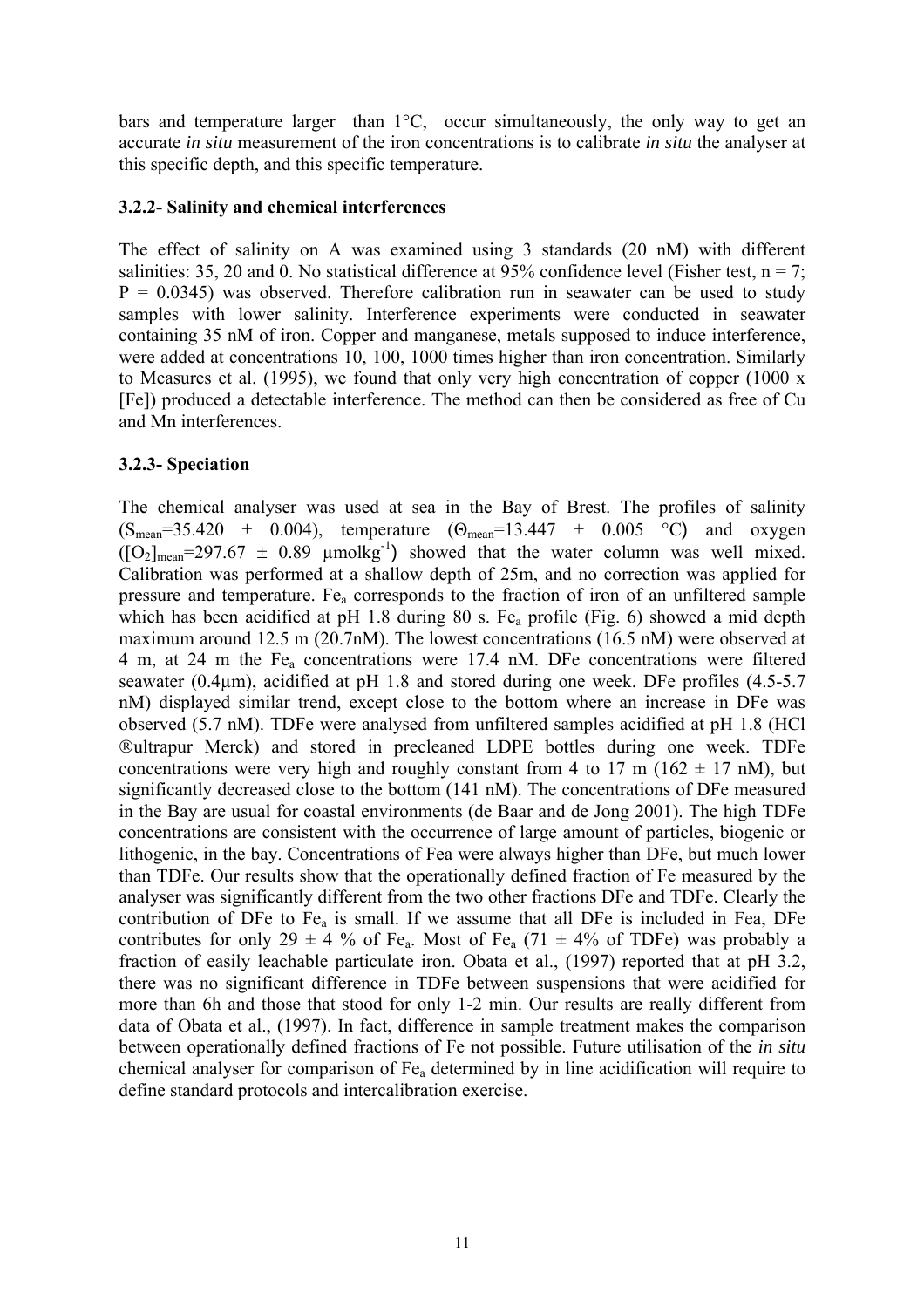Figure 6: Comparison of iron profiles obtained by the *in situ* analyser (grey diamonds: Fea), deployed in the Bay of Brest, with the profiles of dissolved iron (open triangles: DFe) and total dissolvable iron (black squares: TDFe) measured in the laboratory



#### **Acknowledgements**

We are grateful to INSU for providing the submersible analyser and the N/O *Côtes de la Manche*. K.Okamura and an anonymous reviewer are acknowledged for their useful comments. We thank Mickaël Roudaut, Lionel Scouarnec, Christophe Guillerm and Pierre Karleskind for technical assistance. Monique Briand and Robert Marc are acknowledged for their work on the illustrations. Contribution  $N^{\circ}$  xxxxxxx of the IUEM, European Institute for Marine Studies (Brest, France)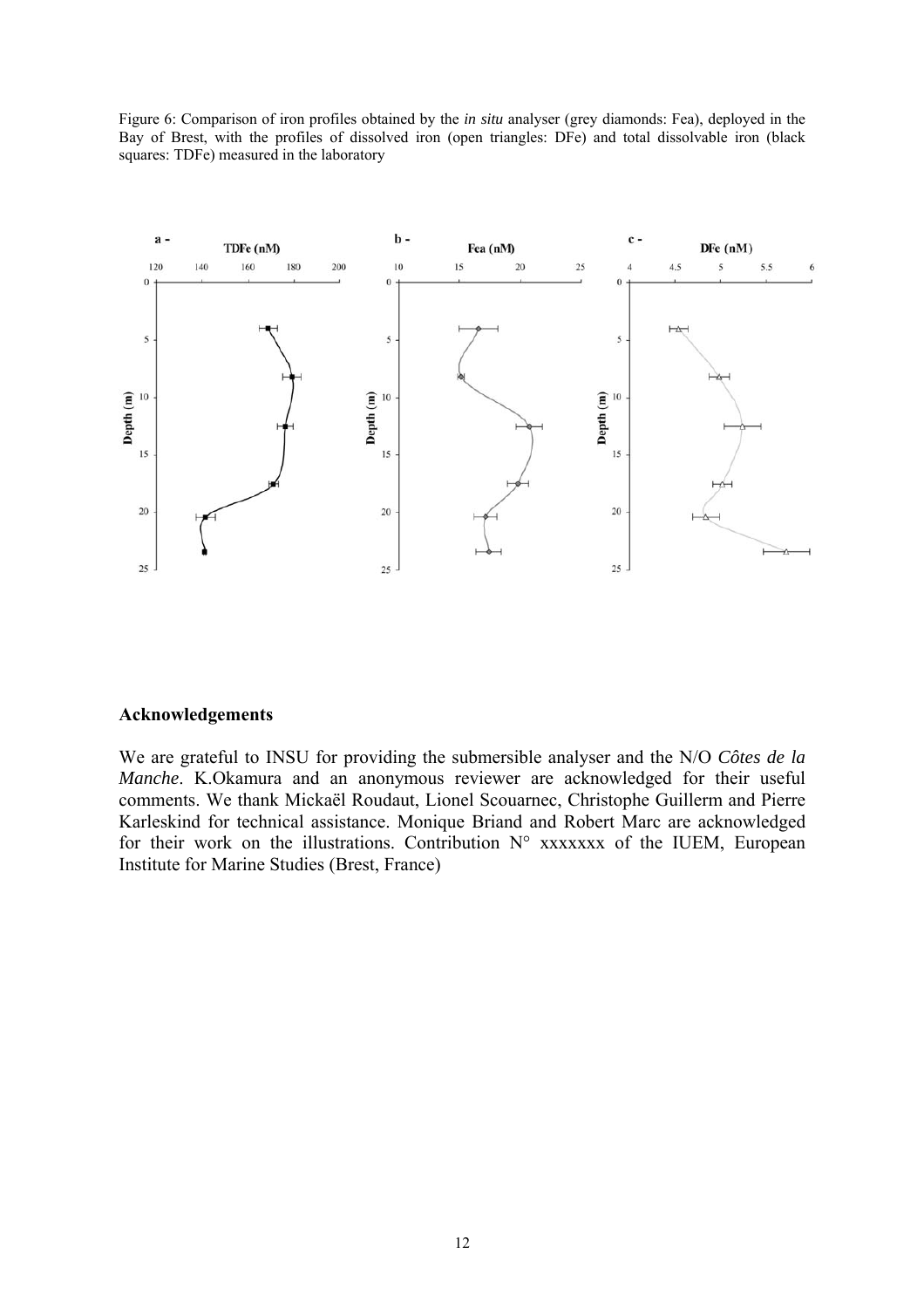#### **References**

- Blain, S., Jannasch, H.W. and Johnson, K., 2000. *In situ* chemical analysers with colorimetric detection. In: M.V. Edt (Editor), Chemical sensor in oceanography. Gordon and Breach Sciences Publishers OPA Ltd., pp. 49-70.
- Bowie, A.R. et al., 2003. Shipboard analytical intercomparison of dissolved iron in surface waters along a North-South transect of the Atlantic Ocean. Mar. Chem., 84: 19-34.
- Bruland, K.W., Francks, R.P., Knauer, G.A. and Martin, J.H., 1979. Sampling and analytical method for the determination of Copper, Cadmium, Zinc, and Nickel at the nanogram per liter level in seawater. Anal. Chim. Acta, 105: 233-245.
- Chapin, T.P., Jannasch, H.W. and Johnson, K.S., 2002. *In situ* osmotic analyser for the year-long continuous determination of Fe in hydrothermal systems. Anal.Chim.Acta, 463.
- Chin, C.S. et al., 1994. *In situ* observations of dissolved iron and manganese in hydrothermal vent plumes, Juan de Fuca Ridge. J. Geophys. Res., 99, N°B3: 4969-4984.
- Chin, C.S., Johnson, K.S. and Coale, K.H., 1992. Spectrophotometric determination of dissolved manganese in natural waters with 1-(2-pyridylazo)-2-naphthol : application to analysis *in situ* in hydrothermal plumes. Mar. Chem., 37: 65-82.
- Coale, K.H., Chin, C.S., Massoth, G.J., Johnson, K.S. and Baker, E.T., 1991. *In situ* chemical mapping of dissolved iron and manganese in hydrothermal plumes. Nature, 352: 325-328.
- Daniel, A. et al., 1995a. A submersible flow-injection analyser for *in situ* determination of nitrite and nitrate in coastal waters. Mar. Chem., 51: 67-78.
- Daniel, A., Birot, D., Lehaitre, M. and Poncin, J., 1995b. Characterization and reduction of interferences in flow-injection analysis for the *in situ* determination of nitrate and nitrite in sea water. Anal. Chim. Acta, 308: 413-424.
- de Baar, H.J.W. et al., 1999. Low dissolved Fe and the absence of diatom blooms in remote Pacific waters of the Southern Ocean. Mar. Chem., 66: 1-34.
- de Baar, H.J.W. and de Jong, J.T.M., 2001. Distributions, sources and sinks of iron in seawater. In: D.R. Turner and K.A. Hunter (Editors), Biogeochemistry of Fe in Seawater. SCOR/IUPAC, pp. 123-253.
- Dierssen, H., Balzer, W. and Landing, W.M., 2001. Simplified synthesis of an 8-hydroxyquinoline chelating resin and a study of trace metal profiles from Jellyfish Lake, Palau. Mar. Chem., 73: 173-192.
- Floch, J., Blain, S., Birot, D. and Treguer, P., 1998. *In situ* determination of silicic acid in sea water based on FIA and colorimetric dual-wavelength measurements. Anal. Chim. Acta, 377: 157-166.
- Gamo, T., Sakai, H., Nakayama, E., Ishida, K. and Kimoto, H., 1994. A submersible flow-through analyser for in situ colorimetric measurement down to 2000 m depth in the ocean. Anal. Sci., 10: 843-850.
- Johnson, K.S., Beehler, C.L. and Sakamoto, C.M., 1986a. A submersible flow analysis system. Anal.Chim.Acta, 179: 245-257.
- Johnson, K.S., Beehler, C.L., Sakamoto-Arnold, C.M. and Childress, J.J., 1986b. *In situ* measurements of chemical distributions in a deep-sea hydrothermal vent field. Nature, 231: 1139-1141.
- Johnson, K.S. and Coletti, L.J., 2002. *In situ* ultraviolet spectrophotometry for high resolution and long term monitoring of nitrate, bromide and bisulfide in the ocean. Deep-Sea Res. Part I, 49(7): 1291-1305.
- Le Bris, N., Sarradin, P.-M., Birot, D. and Alayse-Danet, A.-M., 2000. A new chemical analyzer for *in situ* measurement of nitrate and total sulfide over hydrothermal vent biological communities. Mar. Chem., 72: 1-15.
- Massoth, G.J. et al., 1998. Manganese and iron in hydrothermal plumes resulting from the 1996 Gorda Ridge Event. Deep Sea Res. II, 45: 2683-2712.
- Massoth, G.J. et al., 1995. Observations of manganese and iron at the coaxial seafloor eruption site, Juan de Fuca Ridge. Geophys. Res. Lett., 22, N°2: 151-154.
- Measures, C.I., Yuan, J. and Resing, J.A., 1995. Determination of iron in seawater by flow injection analysis using in-line preconcentration and spectrophotometric detection. Mar. Chem., 50: 3-12.
- Obata, H., Karatani, H., Matsui, M. and Nakayama, E., 1997. Fundamental studies for chemical speciation of iron in seawater with an improved analytical method. Mar. Chem., 56: 97-106.
- Obata, H., Karatani, H. and Nakayama, E., 1993. Automated determination of iron in seawater by chelating resin concentration and chemiluminescence detection. Anal. Chem., 65: 1524-1528.
- Okamura, K. et al., 2001. Development of a deep *in situ* Mn analyzer and its application for hydrothermal plume observation. Mar. Chem., 76: 17-26.
- Riemers, C.E. and Glud, R.N., 2000. Chemical sensors in oceanography. in: M.S. Varney (ed), Gordon and Beach, Amsterdam.
- Sarradin, P.M., Le Bris, N., Birot, D. and Caprais, J.-C., 1999. Laboratory adaptation of the methylene blue method to flow injection analysis: towards *in situ* sulfide analysis in hydrothermal seawater. Anal. Commun., 36: 157-160.